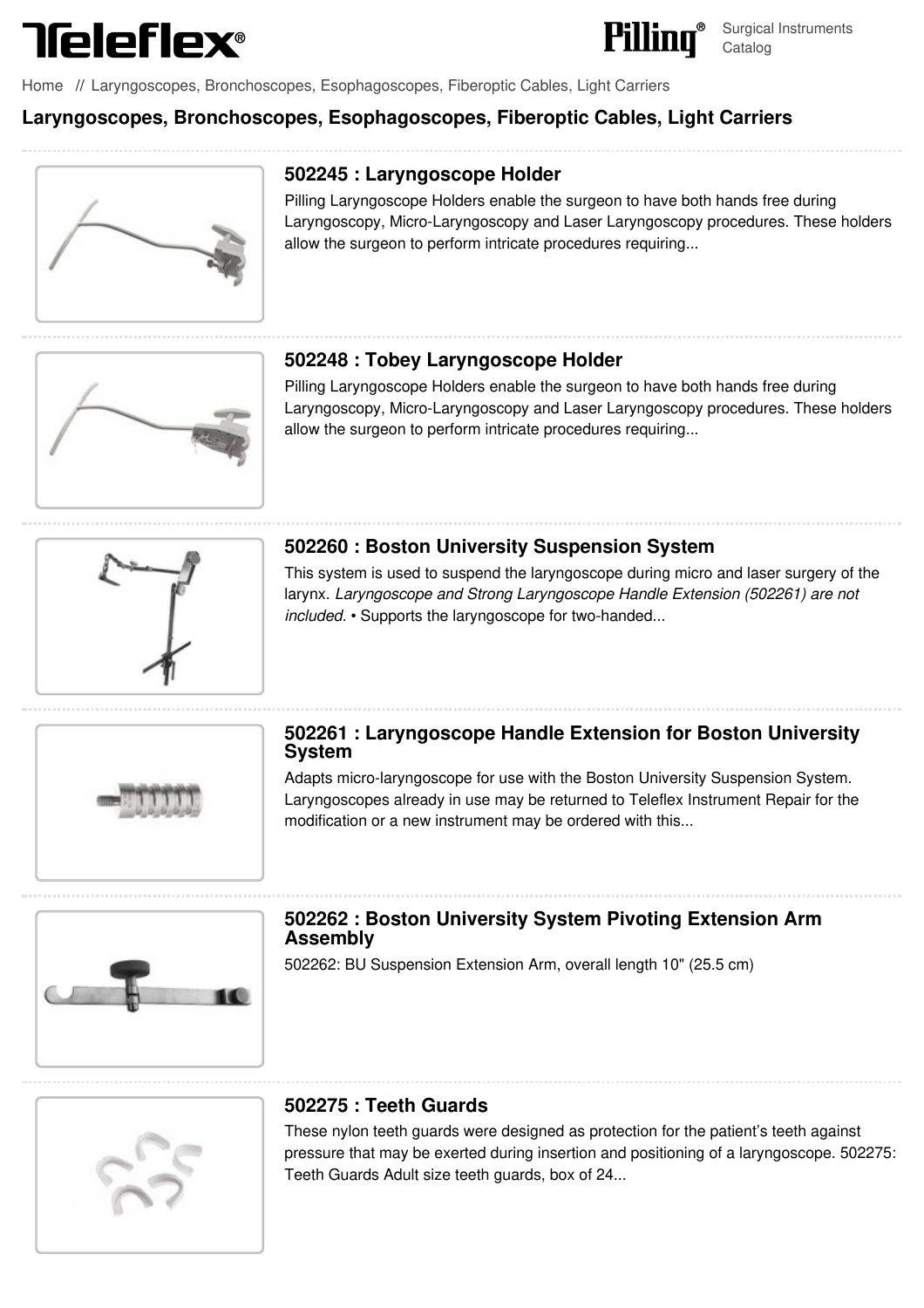## **502276 : Teeth Guards**

These nylon teeth guards were designed as protection for the patient's teeth against pressure that may be exerted during insertion and positioning of a [laryngoscope.](file:///pilling/product/502276-teeth-guards--13) 502276: Teeth Guards Adult size teeth guards, box of 3...



#### **502540 : FLUVOG SLIDE ASSEMBLY FOR PILLING [BRONCHOSCOPES](file:///pilling/product/502540-fluvog-slide-assembly-for-pilling-bronchoscopes)**

# **[50613AC](file:///pilling/product/50613ac-pilling-rotating-tip-fiber-optic-cable-adapter) : Pilling® Rotating tip Fiber Optic Cable Adapter**

Adapter to replace a Pilling rotating instrument end adapter if misplaced. 50613AC: Pilling Rotating tip Fiber Optic Cable Adapter fits the following Pilling cables: A358PRA, O358PRA, P356PRA, P358PRA, S358PRA, W356PXA,...

NO IMAGE

**AVATLABLE** 

## **50614AC : ACMI to Pilling® [Fiberoptic](file:///pilling/product/50614ac-acmi-to-pilling-fiberoptic-cable-adapter) Cable Adapter**

This adapter is to be used with standard Pilling Fiber Optic Cables P358PRA or P356PRA. Converts a Pilling illuminator end to ACMI.



This adapter is to be used with standard Pilling Fiber Optic Cables P358PRA or P356PRA. Converts a Pilling illuminator end to Wolf.



## **50616AC : ACMI [Illuminator](file:///pilling/product/50616ac-acmi-illuminator-end-adapter-for-type-ii-cables) End Adapter for Type II Cables**

This adapter attaches to fiber optic cables with a larger Pilling End Fitting on one end and a light carrier permanently attached to the cable on the other end. 527850 - light carrier cable for Improved Tucker...



# **521450 : TUCKER MID-LIGHTED SIDE SLIDE [LARYNGOSCOPE](file:///pilling/product/521450-tucker-mid-lighted-side-slide-laryngoscope--13)**

Overall length 91mm, min. I.D. 6.9mm, replacement light carrier 526510

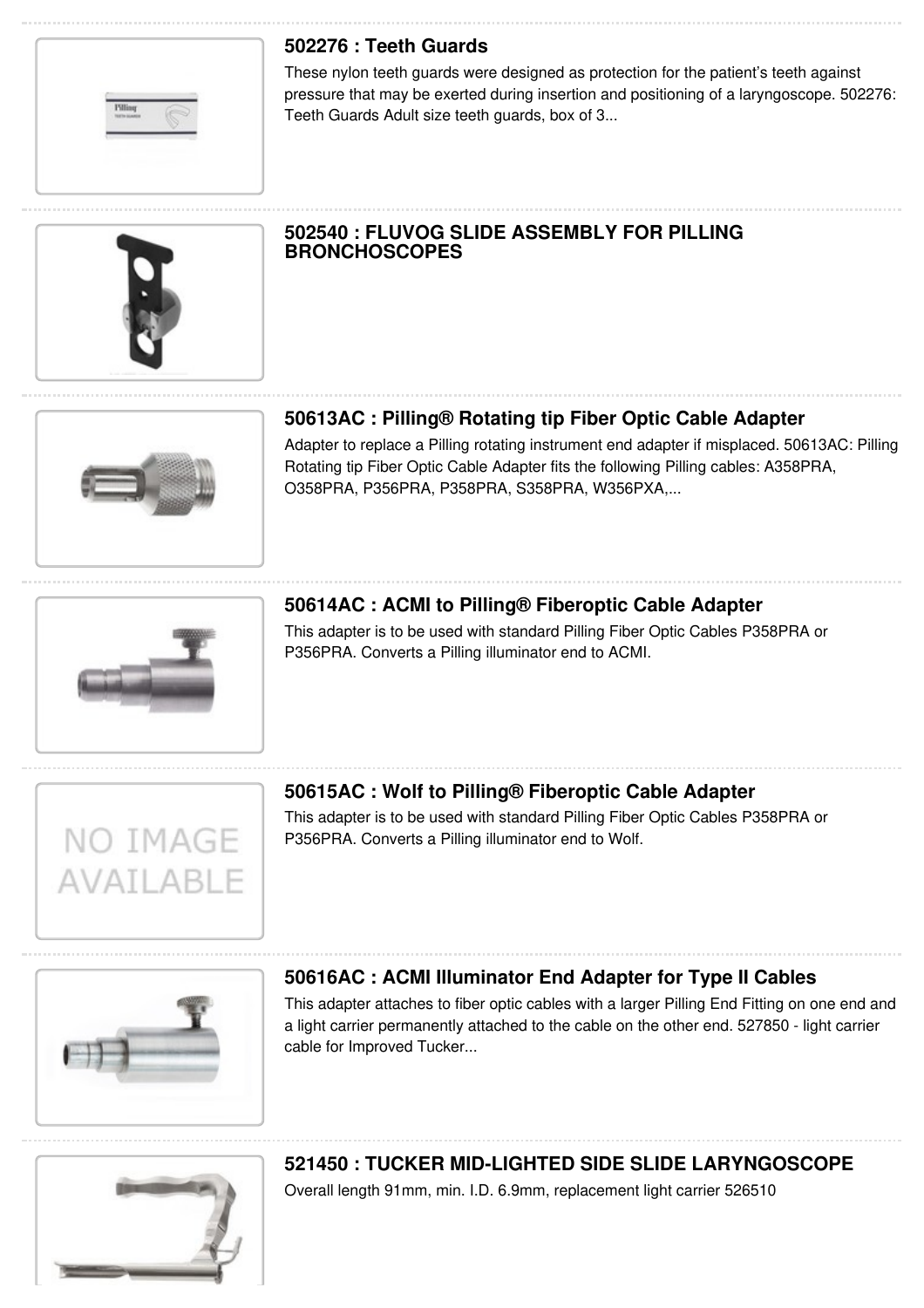

# **521455 : TUCKER MID-LIGHTED SIDE SLIDE [LARYNGOSCOPE,](file:///pilling/product/521455-tucker-mid-lighted-side-slide-laryngoscope-adolescent--13) ADOLESCENT**

Overall length 106mm, min. I.D. 9.0mm, replacement light carrier 526512



**521460 : TUCKER MID-LIGHTED SIDE SLIDE [LARYNGOSCOPE,](file:///pilling/product/521460-tucker-mid-lighted-side-slide-laryngoscope-adult--13) ADULT** Overall length 121mm, min. I.D. 10.7mm, replacement light carrier 526515

**521465 : TUCKER MID-LIGHTED SIDE SLIDE [LARYNGOSCOPE,](file:///pilling/product/521465-tucker-mid-lighted-side-slide-laryngoscope-adult-long--13) ADULT LONG** Overall length 160mm, min. I.D. 11.8mm, replacement light carrier 526516

**521500 : HOLINGER [LARYNGOSCOPE,](file:///pilling/product/521500-holinger-laryngoscope-infant--13) INFANT** Overall length 82mm, min. I.D. 8.0mm, replacement light carrier 526204



**521550 : JACKSON SLIDE [LARYNGOSCOPE,](file:///pilling/product/521550-jackson-slide-laryngoscope-infant--13) INFANT** Overall length 95mm, min. I.D. 8.0mm, replacement light carrier 526000



**521552 : JACKSON SLIDE [LARYNGOSCOPE,](file:///pilling/product/521552-jackson-slide-laryngoscope-child--13) CHILD** Overall length 125mm, min. I.D. 10.5mm, replacement light carrier 526006



**521554 : JACKSON SLIDE [LARYNGOSCOPE,](file:///pilling/product/521554-jackson-slide-laryngoscope-adolescent--13) ADOLESCENT** Overall length 160mm, min. I.D. 10.6mm, replacement light carrier 526018